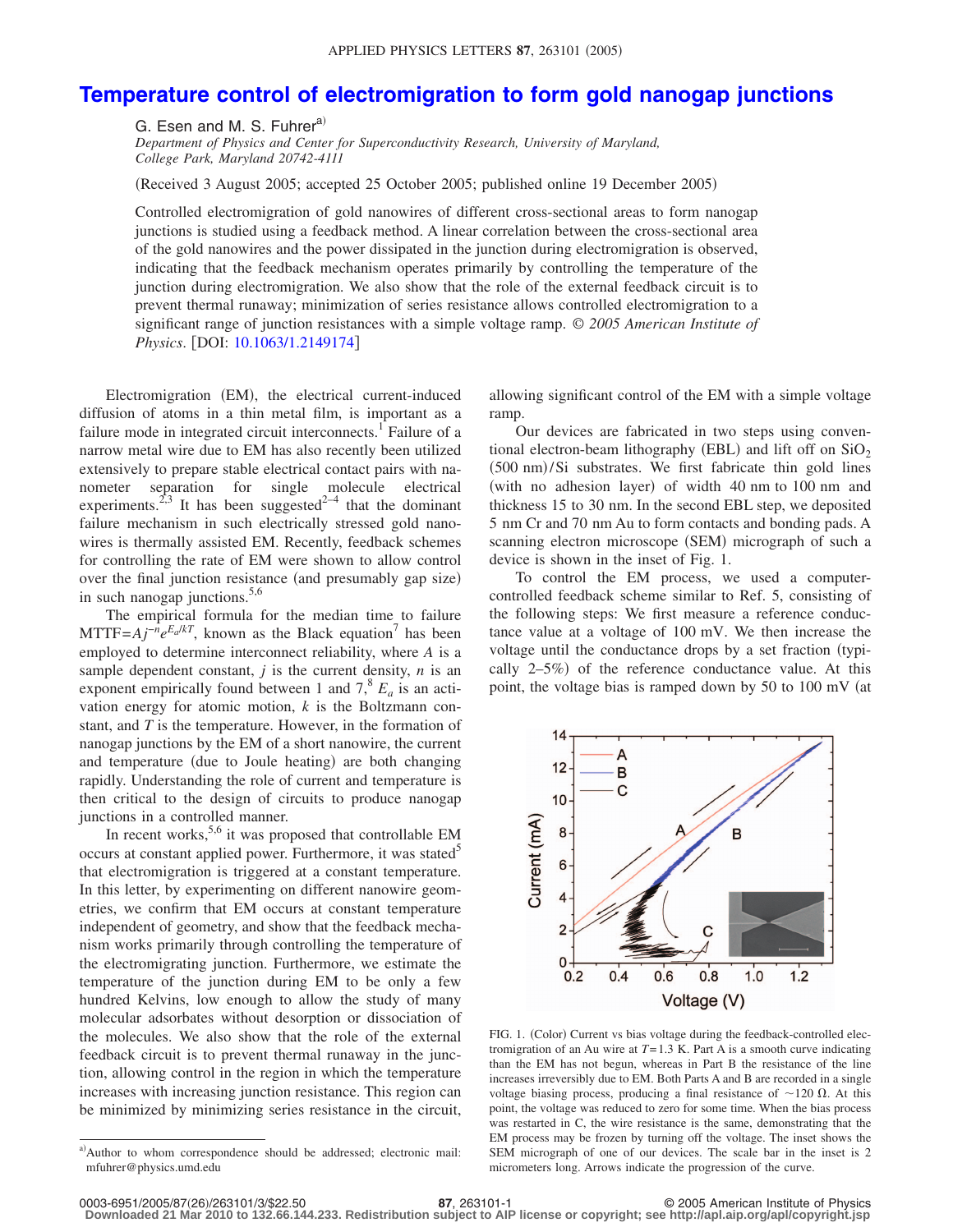

FIG. 2. Power dissipated in the junction  $P<sub>J</sub>$  vs the voltage drop at the junction  $V<sub>J</sub>$ . The irreversible change in resistance due to EM starts at the point labeled (a). Inset shows the corresponding current vs bias voltage data. The starting nanowire has dimensions 830 nm long $\times$ 60 nm wide  $\times$  25 nm thick; the length and width of the nanowire is determined using SEM, and thickness by quartz crystal monitor during gold film deposition.

a rate of 50 mV/s) and a new reference conductance value is measured. We repeat this process until the desired conductance is reached. We performed our experiments in a gas flow  ${}^{4}$ He cryostat at substrate temperatures from 1.3 K to room temperature.

A representative current versus voltage  $(I - V_{bias})$  curve taken through a feedback-controlled EM process for one of the devices is shown in Fig. 1. The data labeled A show a smooth *I* versus  $V_{bias}$  curve indicating that EM has not begun in the gold wire. Although there is a resistance increase with increasing bias in A, we found that if we stop the voltage bias in Region A, this resistance increase is reversible. Such a reversible resistance increase shows that the gold wire heats up before EM begins. The data labeled B show that after this initial heating, the gold wire begins to change resistance irreversibly due to EM. The data labeled C show that one can stop and restart the voltage bias before the gold wire totally fails. *I*-*V*bias curves of two bias processes perfectly match each other indicating that in the second biasing process the gold wire first heats up to the temperature where significant EM takes place, and then EM restarts.

We now discuss the temperature of the wire during EM. We assume the total resistance of the circuit  $R$  is the sum of two resistors,  $R_L$ , the lead resistance (equal to the total measured resistance at low bias) and  $R_J$ , the resistance of the "junction," the weak spot formed in the wire by EM; i.e.,  $R_J$ =0 initially. The power dissipated in the junction is then  $P_J = I^2 R_J$ . Note that  $R_J$  includes a contribution from the resistance change of the leads upon heating; and heating due to the resistance of the nanowire itself is ignored. Hence,  $P_j$  is a rough estimate of the power that is heating the junction, but should be valid when  $R<sub>I</sub>$  is significantly non-zero.

Figure 2 shows  $P_J$  versus  $V_J = IR_J$ , where the inset graph is the corresponding  $I-V_{bias}$  curve of the data. After the junction begins to increase resistance due to EM [Point (a)], the power dissipated in the junction reaches a relatively constant value. Constant power dissipation in the junction is observed over an order of magnitude of junction voltage. **Downloaded 21 Mar 2010 to 132.66.144.233. Redistribution subject to AIP license or copyright; see http://apl.aip.org/apl/copyright.jsp**



FIG. 3. Power dissipated in the junction during electromigration vs nanowire cross-sectional area. The power is the average power in the region of near-constant power seen in Fig. 2.

Figure 3 shows that the power dissipated in the junction during EM is proportional to the nanowire area. Since the thermal conductance of the wire is proportional to the crosssectional area, the power required to maintain a given wire temperature should also be proportional to area. Thus, we conclude from Fig. 3, and the relatively constant power observed in Fig. 2, that the EM rate is dominated by temperature, and the feedback scheme operates to control the wire temperature. This conclusion is reasonable from the Black equation, given that temperature enters exponentially, and voltage (through current density) only algebraically.

We now estimate the temperature of the junction  $T<sub>J</sub>$  during EM. Here, we neglect the heat conduction to  $SiO<sub>2</sub>$  substrate by considering the relative magnitude of the thermal conductivity of gold and  $SiO<sub>2</sub>$  (Ref. 9) and consider the contacts as infinite heat sinks at *T*= 1.5 K. The temperature at the midpoint of a wire with uniform power generation over its volume is  $T_J = PL^2/8V\kappa$  where *P*, *V*, *L*, and  $\kappa$  are, respectively, the total power generated in the nanowire, the volume and length of nanowire, and the thermal conductivity of gold. $10^{\circ}$  For the wire in Fig. 2, the maximum power is estimated as  $\sim 0.67$  mW (including  $P_J$  at point [Fig. 2(a)] and additional power generated due to the estimated resistance 11  $\Omega$  of the nanowire at *T*=1.5 K); using the thermal conductivity of gold as  $\geq 320W/mK$  (the room-temperature value for bulk gold) we estimate  $T_J \le 145$  K. If we consider instead that all of the power is being generated at the center of the nanowire and carried out to the leads by the nanowire, then  $T_J = PL^2 / 4V \kappa \le 290$  K; which is still low enough to allow the study of many molecular adsorbates without desorption or dissociation of the molecules.

We now discuss why the feedback process is feasible. The thermal time constant<sup>11</sup>  $\tau_{\text{th}} = L^2 \rho C_p / \bar{\pi}^2 \kappa$ , where  $C_p$  is the specific heat, and  $\rho$  is the density, is less than 1 ns in our wires; much faster than our external feedback circuit. This suggests that the EM process itself must occur very slowly. If this is the case, is feedback needed at all? i.e., could  $V_{bias}$ simply be turned to zero at the desired *R*? The answer is no—at constant junction temperature (i.e., following the  $I-V_{bias}$  curve in, e.g., Fig. 1) *I*, and hence *R*, is multiple valued at a given  $V_{bias}$ . Stated another way, the change in temperature with junction resistance  $dT_J/dR_J$  during EM must be negative to prevent thermal runaway once EM begins. Assuming that  $T_J$  is proportional to  $I^2R_J$ , for our simple se-